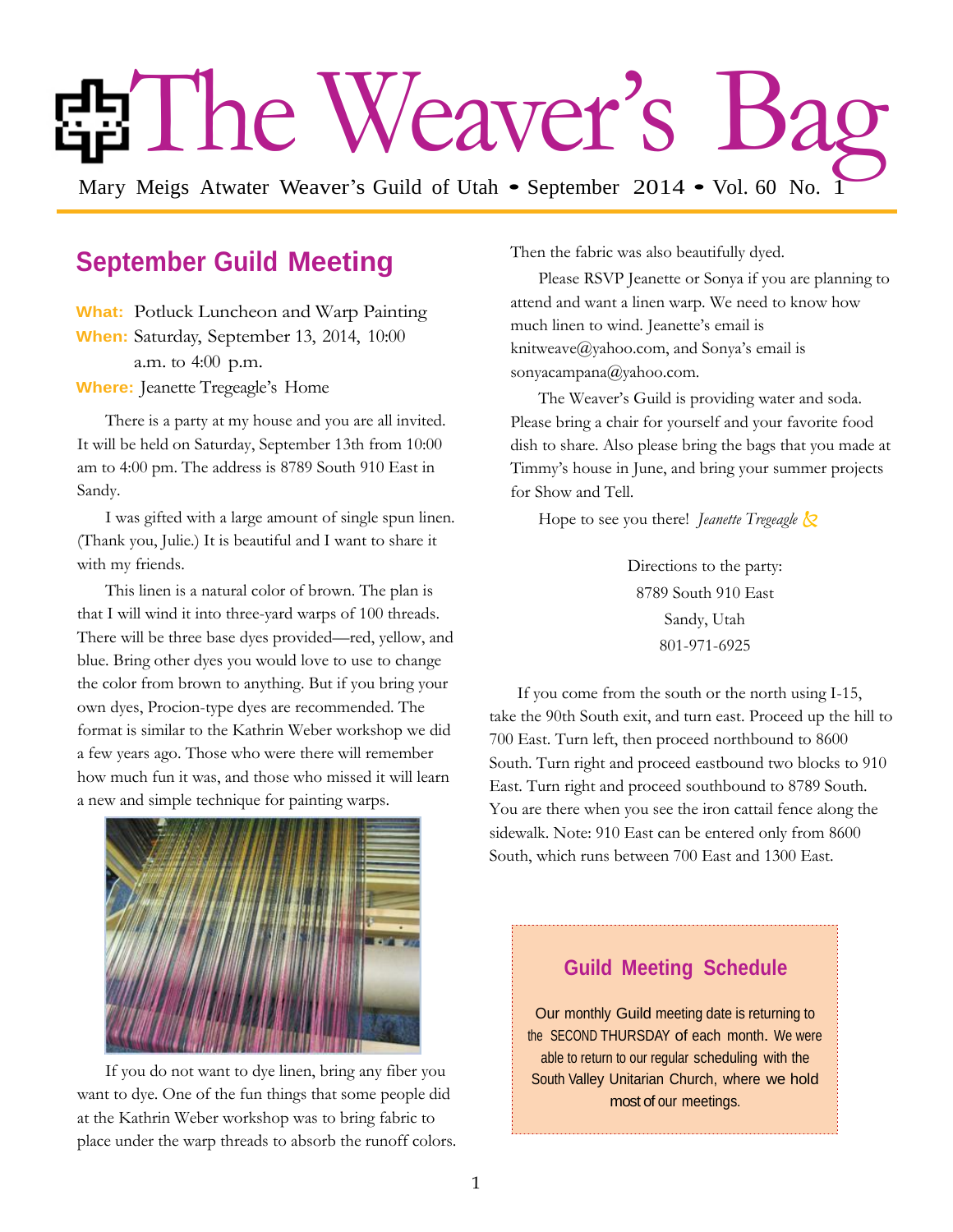## **President's Message**

*Greetings and welcome back, Weavers!* 

*The Board met this summer and put our heads together to come up with a wonderful plan for our year's meetings and workshops and show.* 

*Starting out In September: Jeannette has a fun dye party lined up at her house on the second Saturday, September 13 from 10:00 a.m. to 2:00 p.m. See her article in this newsletter describing what will happen, directions, etc.*

*In October we are very fortunate to have Bonnie Tarses come to teach us her "Color Horoscope Weaving: The Ultimate Color Gamp" workshop on October 16, 17, and 18. Please see Kathleen McMaster's article and sign-up sheet for further information on the workshop.*

*We also have a Guild show in January 2015! Jo Stohlhand and Susan Hainsworth have been busily at work planning for this upcoming, not-to-be missed event. It is titled: "Inspired Fiber Art: Contemporary Fiber Art Inspired by Traditional Textiles."*

*In February, we are planning a workshop with Joanne Hall. Beth Myrer is the chair of that event. Look to future newsletters for more information about it.*

*It's September, and dues are due: \$30 per year! Send your dues to Kira Masnica at 1042 Ft. Union Blvd., #138; Midvale, UT 84047.*

*Looking forward to another fabulous year, Sonya Campana*

## **Summary of June Guild Meeting Bag Embellishment at Timmy Burton's Studio**

Our June Guild meeting was held on June 14 at Timmy Burton's beautiful home and studio in Heber. We are most grateful to Timmy for hosting our meeting. We gathered in her studio, where she had laid out some of the handmade bags she has collected over the years. These bags are created in so many unusual ways, and they were very inspiring to see. Jo Stolhand had collected some pieces of ethnic weaving, and she used them as the basis for a discussion of how Guild members can use ethnic textiles as the inspiration for creating pieces for our upcoming Guild show.

Then we began making bags of our own. Guild members had brought fabrics and embellishments, and we all used the elements that appealed to us as we created fabrics for bags. Kathleen McMaster guided us in our efforts. She had sewn a drawstring bag as a model for us, and she provided instructions for making our fabrics into a drawstring bag. We hope that everyone who attended the June meeting will bring her bag to the September meeting for display.

We walked to Timmy's home for lunch. Her home is filled with handmade furniture, stained glass, and other inspiring items. We gathered at her long handmade table to share a potluck lunch and look out over the beautiful Heber scenery.

It was an uplifting day of beauty and friendship, one of the many wonderful memories we have because we are members of this Guild. *Submitted by Susan Hainsworth*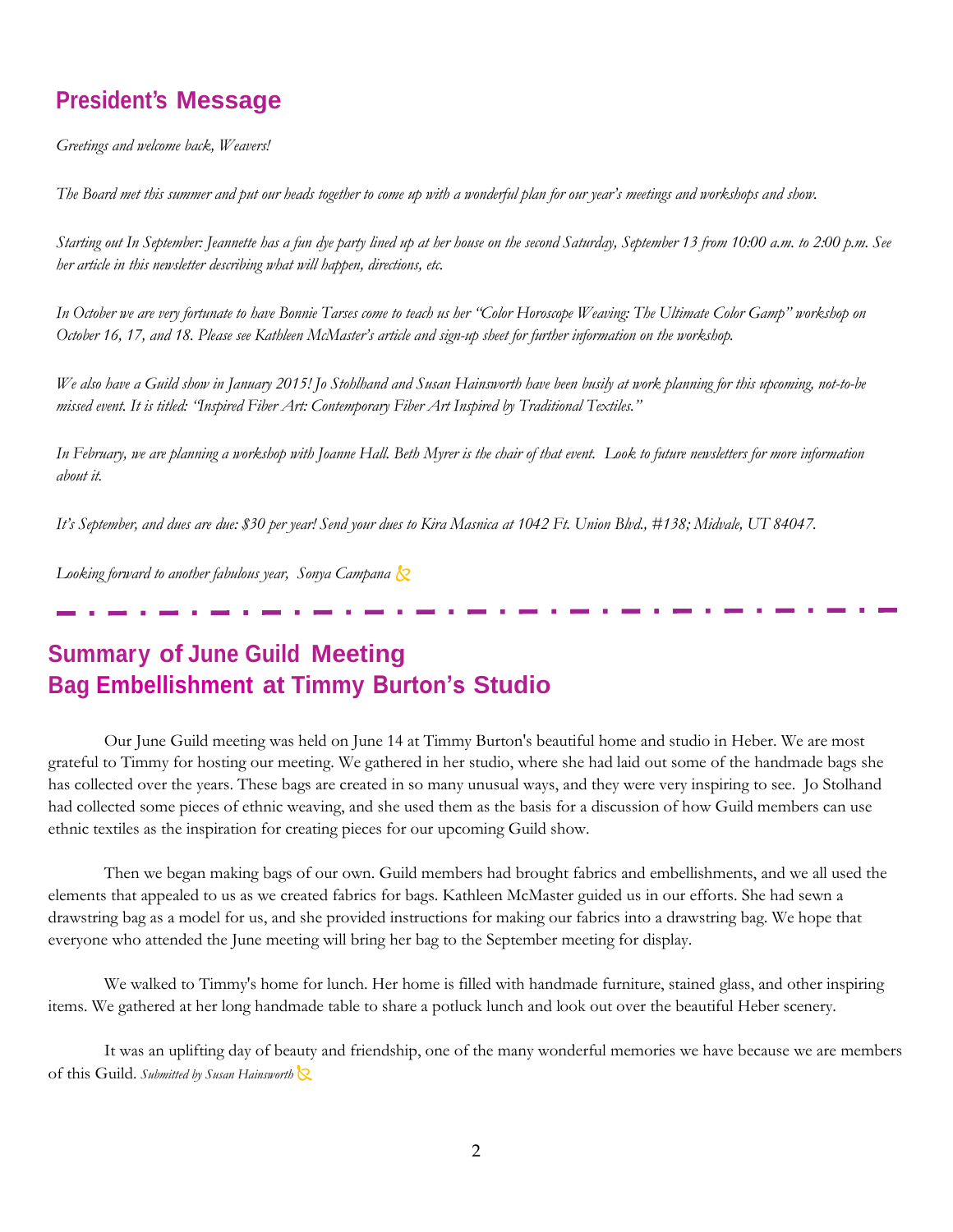## **Color Horoscope Weaving (The Ultimate Color Gamp) by Bonnie Tarses, a three-day workshop October 16 th - 18 th**

#### **There is still room in this wonderful fall workshop. Sign up now**!

#### Workshop Description

Primary Goal: Combine twelve colors in a most unexpected way to create an individual cloth designed with harmony and balance.

Processes, Skills, and Techniques: Learn to translate a horoscope draft into a non-repeating unique warp. Gain ease with color and yarn selection and combinations. Discover how to use a warping board or reel as a design tool. Weave a magnificent unique cloth. Overcome fear of color. Be inspired. Create a foundation for designing many future weaving projects.

Workshop Description: Come join in the discovery of a unique method of color blending developed by Bonnie over the past 35 years, as displayed in a spectacular array of examples. Each student will learn a remarkable way to use color and observe as the twelve colors of the spectrum multiply into myriad bands of color too numerous to imagine. Students arrive at the workshop with their loom dressed with their personal dazzling warp. Weaving is done in class and becomes the backdrop for a series of additional color exercises. The impact of seeing the color variations of each warp provides profound insight into woven color—THE ULTIMATE COLOR GAMP! The workshop is equally challenging for the inexperienced and the advanced weaver.

Supplies Needed: A workshop loom capable of weaving plain weave at an 18-inch width with 400 heddles. Warping board or reel capable of holding a 4-yard warp, and an open mind.

Student Materials Fee: \$35, which includes a personal horoscope, winding draft, winding directions, hints and tips about yarn selection, and additional support materials.

EACH STUDENT MUST SUPPLY BONNIE WITH A COMPLETED QUESTIONNAIRE (see below) AND \$35 MATERIALS FEE, LEAVING AT LEAST A MONTH'S TIME TO PREPARE YOUR WARP BASED ON HER INSTRUCTIONS.

### **Bonnie Tarses**

Bonnie is a textile designer specializing in one-of-akind and custom handwoven textiles since 1960. From the time she began her weaving journey, she was drawn to the color symbolism in all ethnic textiles. "I continue to be amazed by the fact that weavers of old attached special meaning to the placement of every thread." In search of a set of personal symbols, Bonnie developed several techniques that have become her trademarks—Color Horoscope Weaving, Woven Words, and Turned-Weft Ikat (a twist on a traditional theme).



"I believe it is practically impossible to weave something ugly since weaving by its very nature is beautiful." -Bonnie Tarses

Originally from the East Coast, Bonnie first learned her craft at Rhode Island School of Design. She later moved to Montana, where she had a brief stint as a weaving shop owner. Finally in 1980, Bonnie settled in Seattle, where she operates her colorful weaving studio.

Bonnie specializes in private commissions working closely with the client to co-create a unique fabric that reflects the spirit of the individual. Since 1993, Bonnie has been teaching workshops and presenting lectures to numerous fiber

organizations throughout the United States and Canada.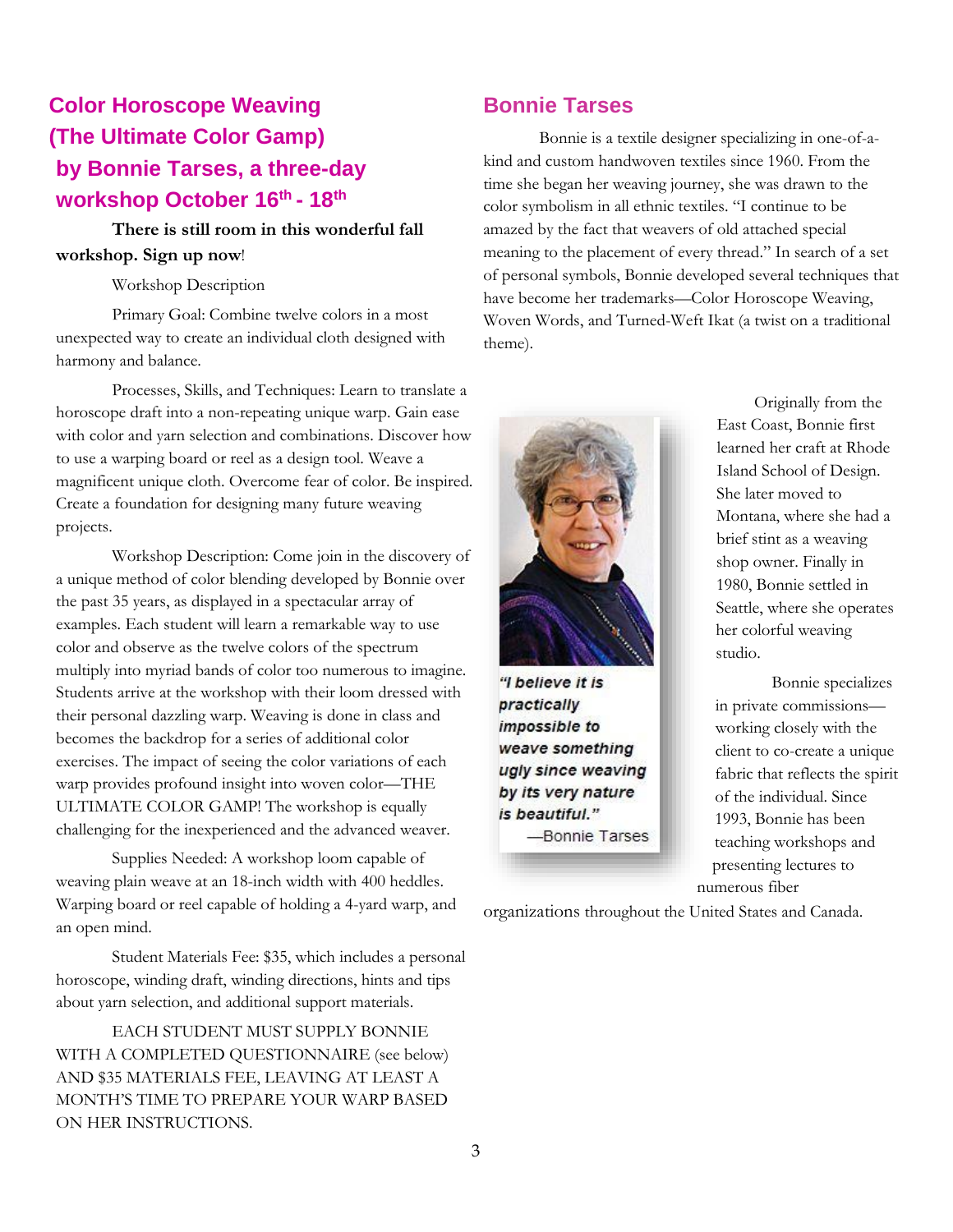Registrations are currently being accepted. Please complete and send this form with your \$80 deposit, to Kathleen McMaster, 3892 South 2475 West, West Valley City, Utah 84119. Make checks payable to Mary M. Atwater Weaver's Guild or MMAWG. Because of the nature of this workshop you will need to complete the following Astrological questionnaire and mail that directly to Bonnie Tarses along with the \$35.00 materials fee.

A deposit of \$80 is due on or before September 15, 2014. The deposit is non-refundable after September 30, 2014. Total payment for the workshop is due October 10, 2014. The entire amount is non-refundable after October 10 (see exception below).

Your workshop loom needs to be capable of weaving 18" with 400 heddles, plain weave.

Amount enclosed: \$

For further information, please call Kathleen McMaster: (801) 967-9650 or e-mail: dmcmaster3892@msn.com

*Exception: Participants who have signed up for the workshop and cannot attend may find a substitute to take their place. If that replacement person pays the full cost of the workshop, the full payment will be returned to the original person.*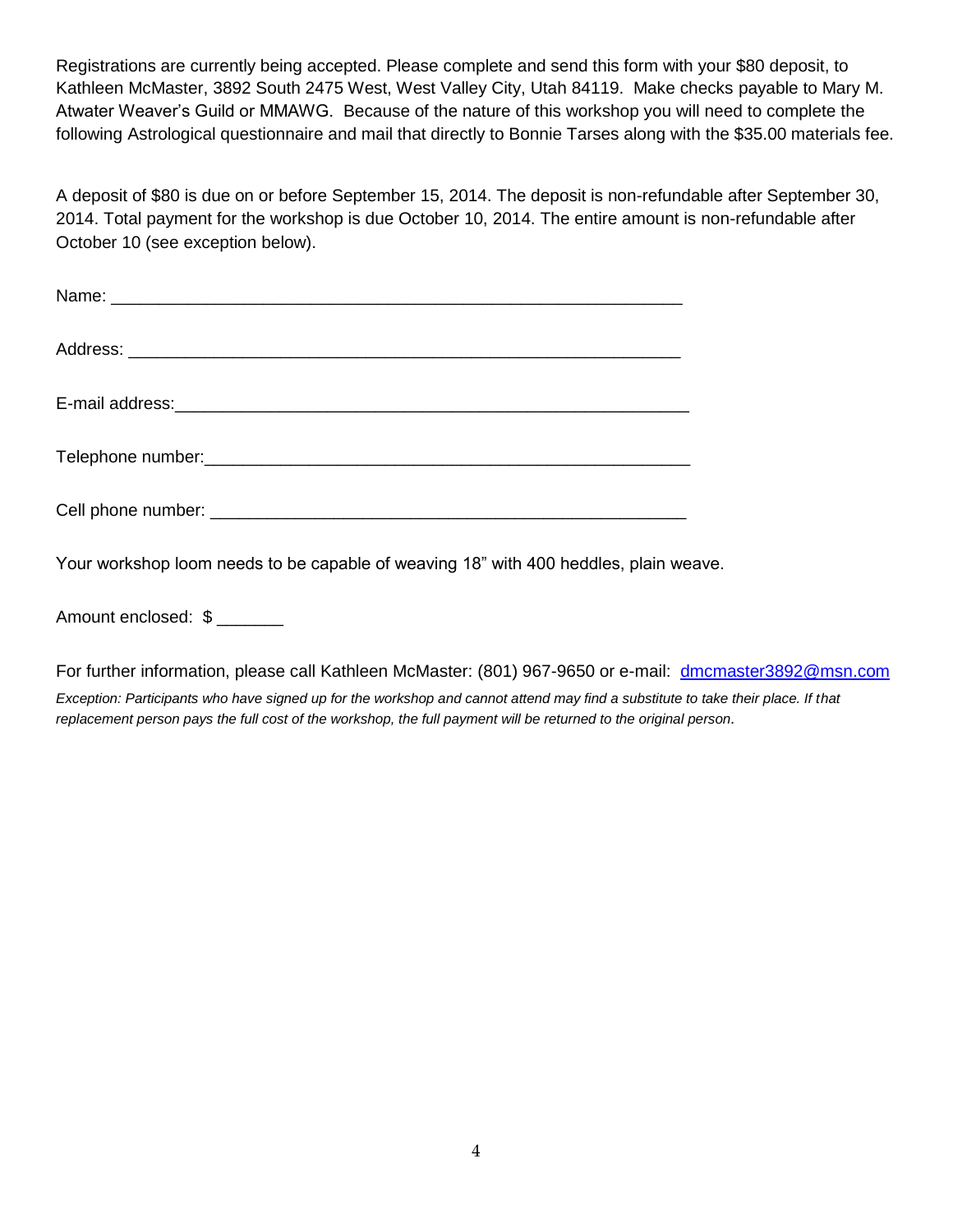Astrological Information and Getting to Know You Questionnaire Please fill out and return to bonnie@bonnietarses.com or mail to: Bonnie Tarses, 115 University AVE, Missoula, MT 59801 Questions? Call 410-471-7610

Today's date Your name Name of recipient (if other than you) \_\_\_\_\_\_\_\_\_\_\_\_\_\_\_\_\_\_\_\_\_\_\_\_\_\_\_\_\_\_\_ Birth date (month, day, year)\_\_\_\_\_\_\_\_\_\_\_\_\_\_\_\_\_\_\_\_\_\_\_ Birth time (hour and minute) put "?" if unknown Birth place (city and state) add country if other than USA Mailing address plus zip\_\_\_\_\_\_\_\_\_\_\_\_\_\_\_\_\_\_\_\_\_\_\_\_\_\_\_\_\_\_\_\_\_\_\_\_\_\_\_\_\_\_\_\_\_\_\_\_  $\overline{\phantom{a}}$  ,  $\overline{\phantom{a}}$  ,  $\overline{\phantom{a}}$  ,  $\overline{\phantom{a}}$  ,  $\overline{\phantom{a}}$  ,  $\overline{\phantom{a}}$  ,  $\overline{\phantom{a}}$  ,  $\overline{\phantom{a}}$  ,  $\overline{\phantom{a}}$  ,  $\overline{\phantom{a}}$  ,  $\overline{\phantom{a}}$  ,  $\overline{\phantom{a}}$  ,  $\overline{\phantom{a}}$  ,  $\overline{\phantom{a}}$  ,  $\overline{\phantom{a}}$  ,  $\overline{\phantom{a}}$ Phone # E-mail \_\_\_\_\_\_\_\_\_\_\_\_\_\_\_\_\_\_\_\_\_\_\_\_\_\_\_\_\_\_\_\_\_\_\_\_\_\_\_\_\_\_\_\_\_\_\_\_\_\_\_\_\_\_

1. How long have you been weaving?

- 2. What kind of loom(s) do you have? And what loom will you be bringing to workshop?
- 3. Do you warp front to back or back to front?
- 4. Describe your current yarn stash (fibers? weights?)
- 5. What is your current favorite color(s)? least favorite color(s)?
- 6. What if anything is currently on your loom?
- 7. What do you like most about weaving?
- 8. What do you like the least about weaving?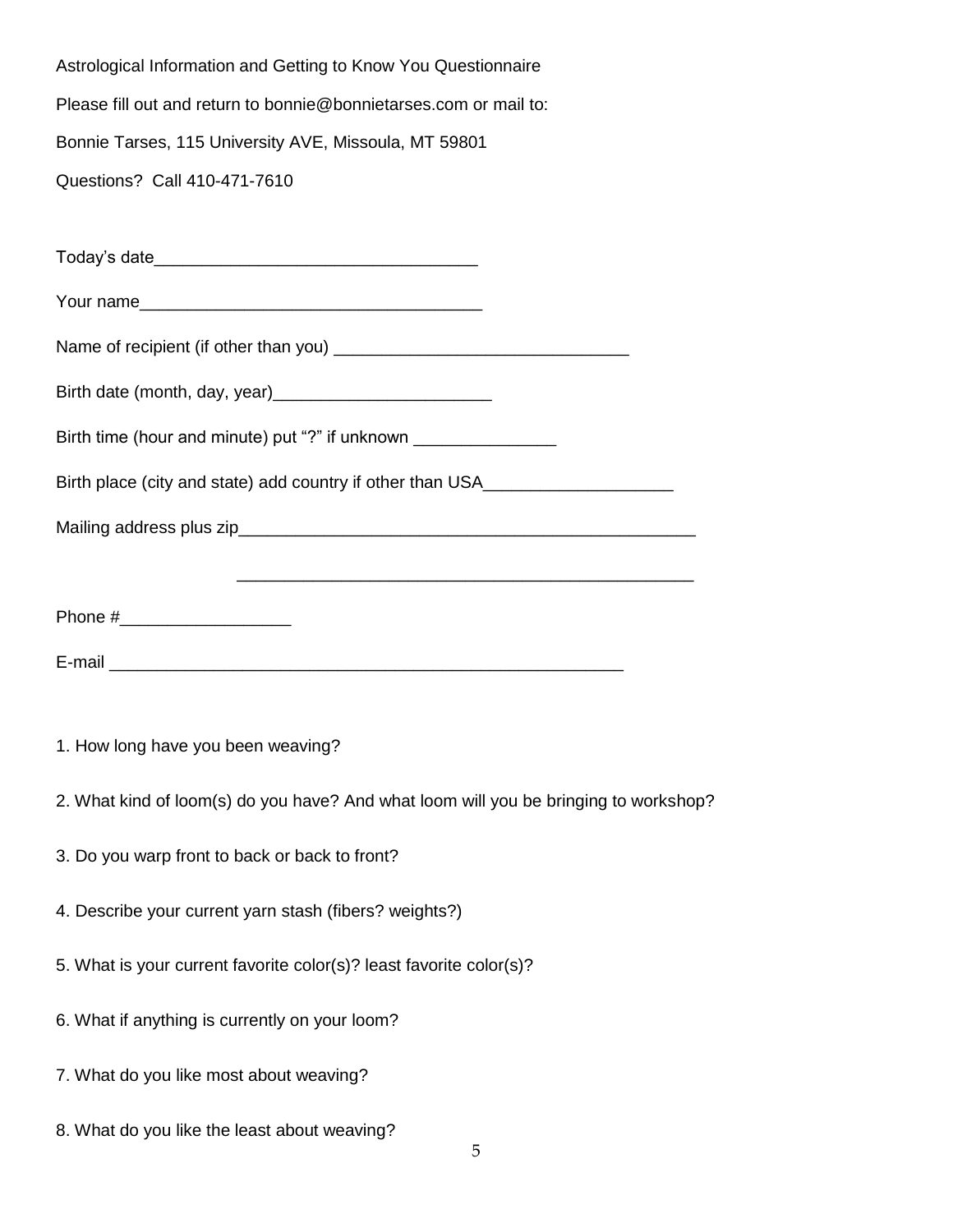9. Do you consider yourself a color, texture, or pattern weaver?

10. When you think about color in weaving, what weaver comes to mind?

- 11. When you think about texture in weaving, what weaver comes to mind?
- 12. When you think about pattern in weaving, what weaver comes to mind?
- 13. If you could have any loom in the world, what would it be?
- 14. Describe your feelings the first time you sat at the loom to weave.
- 15. Who has been your most significant weaving influence?
- 16. True or false: I tend to finish everything I start.
- 17. True or false: I buy yarn on a whim without any thought to how I will use it.
- 18. True or false: It is practically impossible to weave something ugly.
- 19. Describe your weaving goals.
- 20. Describe something in weaving you would like to try.
- 21. Describe something in weaving you would never do again.
- 22. What advice would you give to someone who wants to take up weaving?
- 23. Warping board or warping reel or other?
- 24. Reason for taking this workshop
- 25. What is your favorite weaving tool?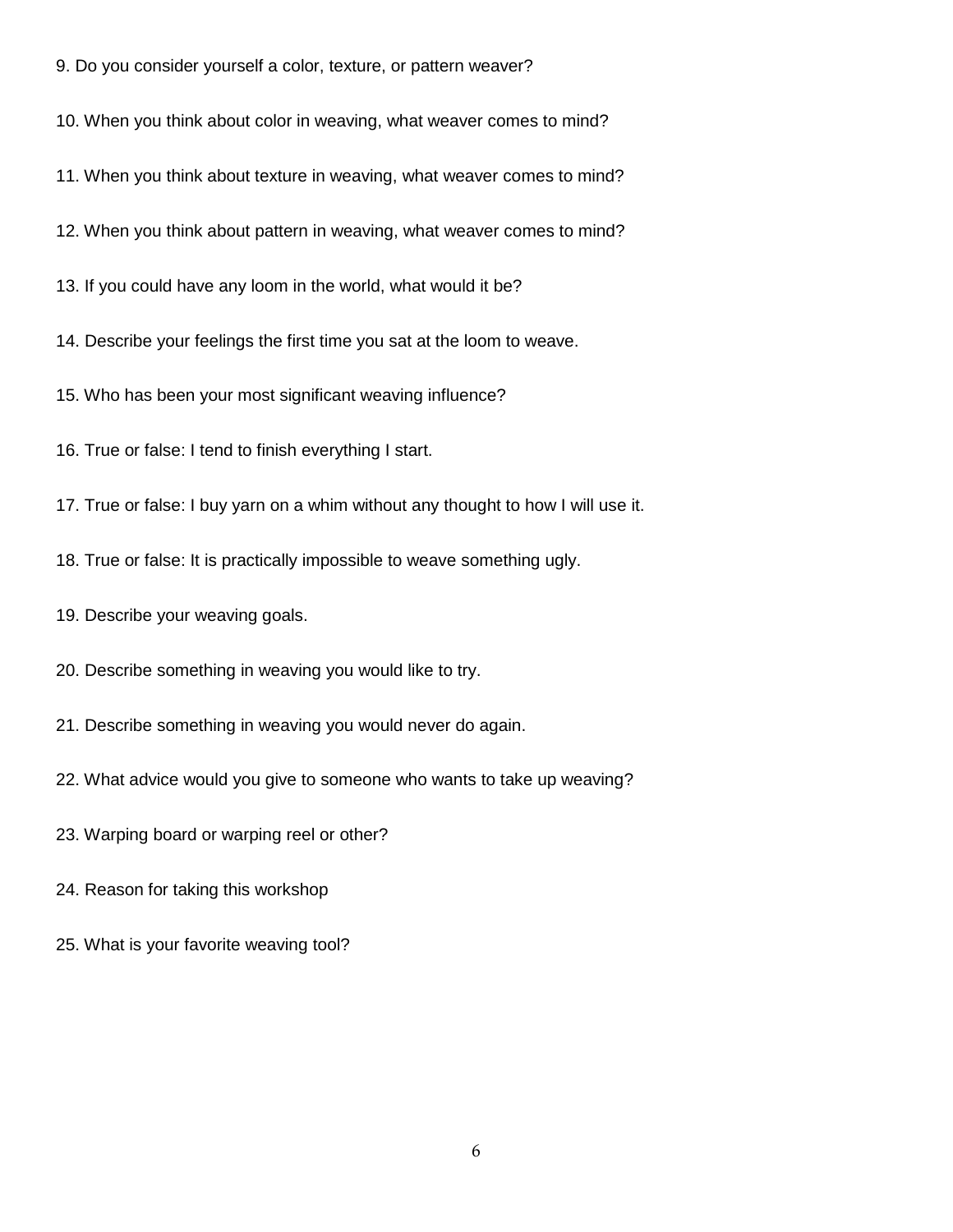## **Getting Ready for the Guild Show in January- Inspiration From a Thai Table Runner**

The Guild show is coming up. It is called "Inspired Fiber Art: Contemporary Fiber Art Inspired by Traditional Textiles." It will hang at the Utah Cultural Celebration Center from January 15 to March 4, 2015. (See the Call for Entries on the Guild website.) Jo Stolhand has some inspiration for us in getting ready for the show:

The September/October issue of Handwoven arrived this week, and I immediately sat down to peruse it. Two days before, I had been to the home of Mimi Rodes to photograph some of her international collection of fiber treasure that she is willing to loan out for the upcoming Guild show. Now going through the magazine, on page 38 is a placemat woven by Anita Thompson. It reminds me of a table runner at Mimi's. Is it the colors, the design, or a senior moment? I go to my computer to check, and it is an item that we forgot to photograph. A call to Mimi and the photograph is emailed.



So what do you think—color, design, or a senior moment? Anita Thompson said her design "was loosely based on a 1770 German manuscript by a weaver named George Matthias Statler."

This is just one more way that we can

receive inspiration from woven fabrics, and I hope each of you has found something to inspire you to weave something for our show. *Jo Stolhand*  $\&$ 

## **Fiber Arts Roundup**

SALIDA FIBER FESTIVAL September 6 and 7, Salida, Colorado Salidafiberfestival.org

OREGON FLOCK AND FIBER FESTIVAL September 27–28, 2014 Canby, Oregon Flockandfiberfestival.com

TAOS WOOL FESTIVAL October 4–5, 2014 Taos, New Mexico taoswoolfestival.org

### THE TRAILING OF THE SHEEP FESTIVAL October 9–12 2014

Ketchum and Hailey, Idaho trailingofthesheep.org

*Submitted by Jill Dahle*

(To contribute to the "Fiber Arts Roundup," send information to Jill Dahle at pjdahle@msn.com.)

#### **Guild Officers for 2014–2015**

The following returning-elected Guild officers were accepted unanimously by the Guild members at the June meeting:

**President:** Sonya Campana **Vice President:** Jeanette Tregeagle **Secretary:** Deanna Baugh **Treasurer:** Kira Masnica **Grant Officers:** Mimi Rodes and Susan **Hainsworth**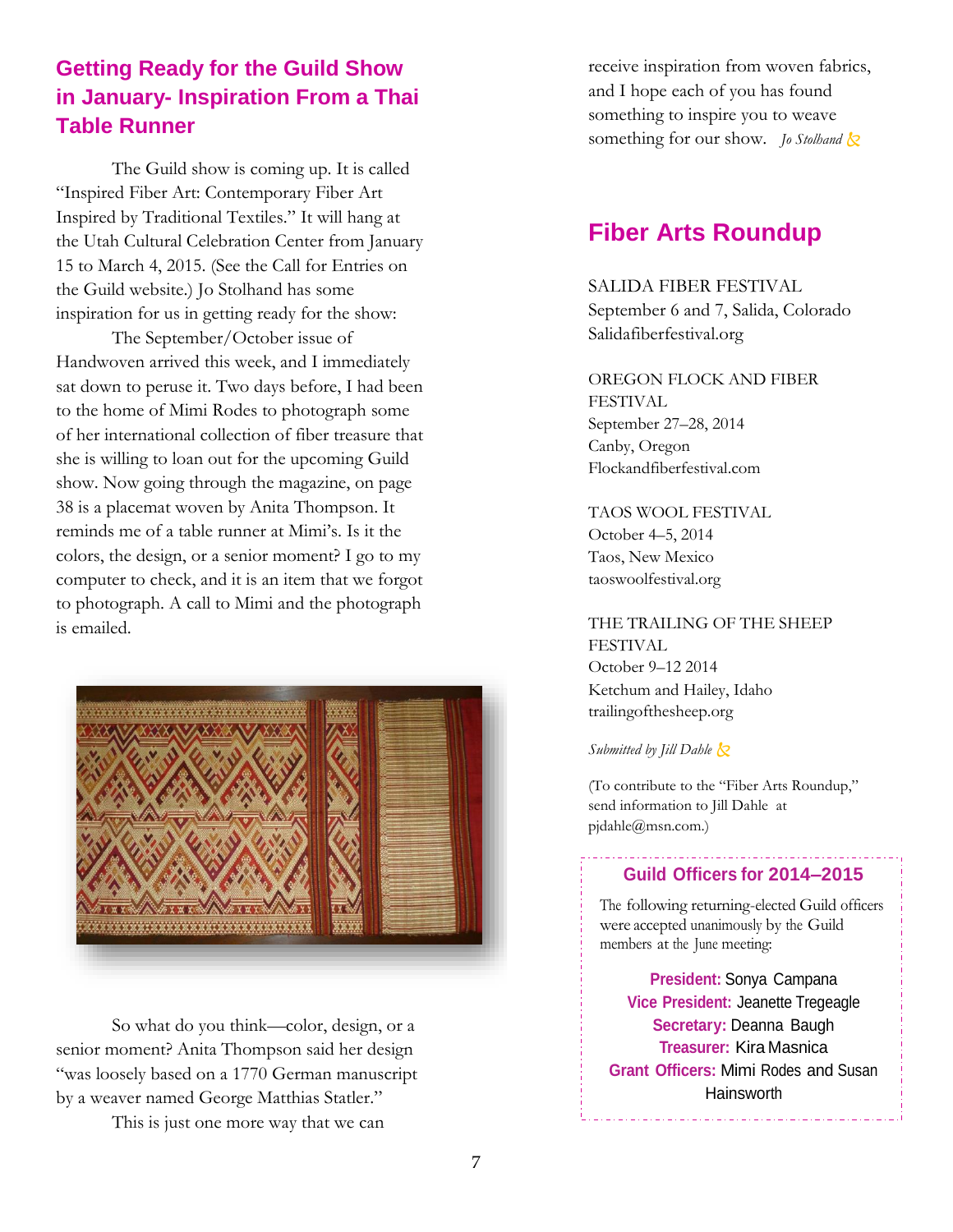Call for Entries

## *Inspired Fiber Art*

Contemporary Fiber Art Inspired by Traditional Textiles

The Mary Atwater Weaver's Guild is pleased to announce a show of hand-made fiber art to be displayed at the Utah Cultural Celebration Center from January 15 to March 4, 2015. Textile artists of Utah are encouraged to create pieces for this show using any form of textile art.

Artists are encouraged to create contemporary fiber art that is inspired by traditional ethnic textiles—including the textiles' techniques, styles, colors, and designs. The contemporary fiber art can be inspired directly by the ethnic textiles, or the inspiration can be more general. The show will also include examples of traditional handmade textiles from around the world. (The contemporary fiber art does not have to be inspired by traditional textiles to become part of the show.)

Artists will write brief labels for their pieces that explain the source of the inspiration. If possible, the textile that was the source of inspiration can be submitted with the contemporary piece, and the two textiles will be hung together.

Dates: January 15 to March 4, 2015

Location: Utah Cultural Celebration Center, <sup>1355</sup> West 3100 South

Show Opening: January 15, 2015, from 6:00 to 8:00 p.m.

Artwork: Up to three pieces may be submitted; \$15 entry fee

Deliveryof Artwork: January 8, 2015, from 11:00 a.m. to 6:00 p.m. at UCCC

Further Information: mmawg.org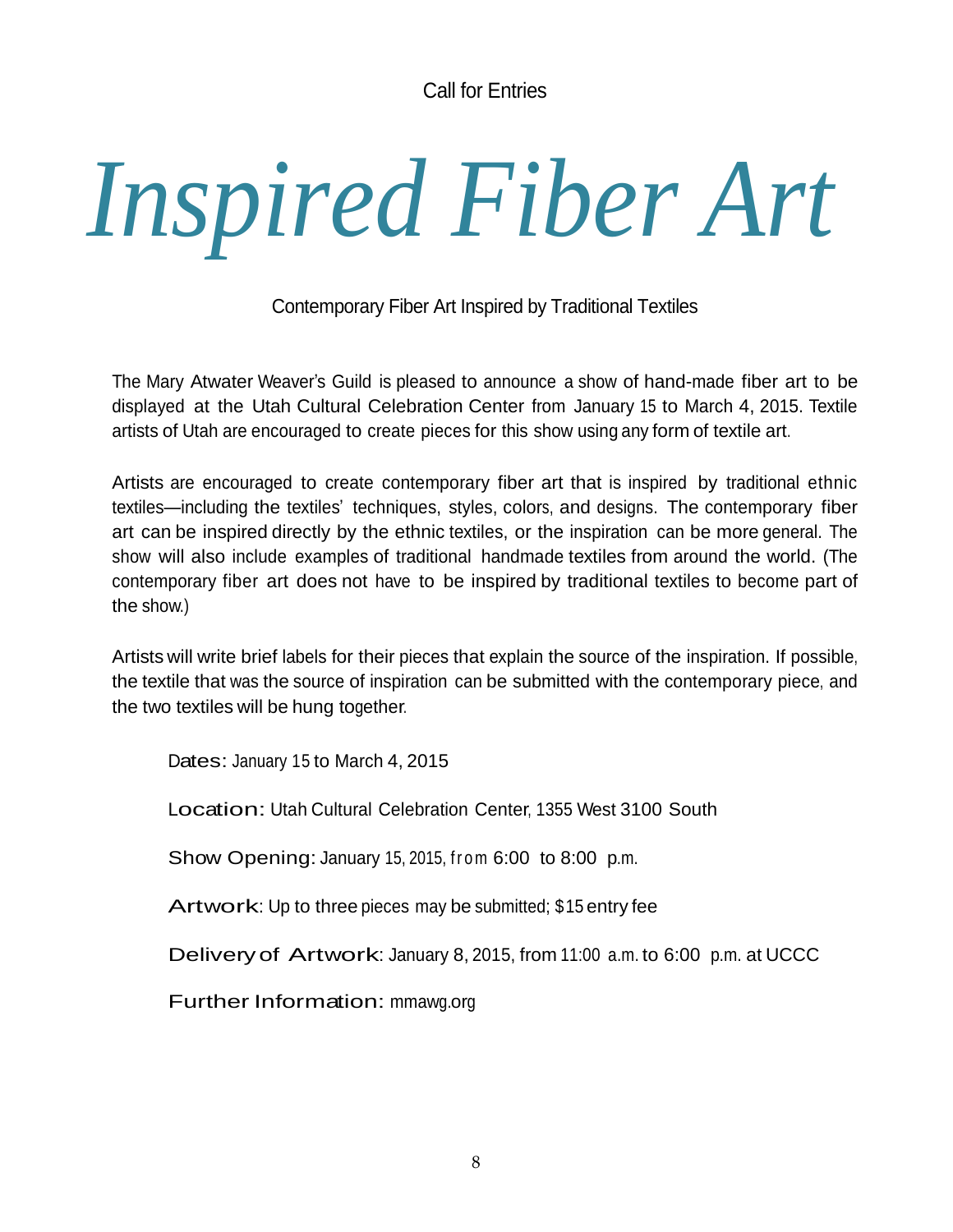## **Shuttle-Craft Guild Bulletin on Weaver's Ideas**

The Guild Library Collection of the Mary Meigs Atwater Shuttlecraft Bulletins: 1924 to 1949, includes over 250 issues. So far, I have written articles on 12 of them. Looking through them and the Deanna Baugh's index on them, (a wonderful resource in the library and on the Guild webpage) you can see that there are topics that are repeated over time. So, in the interest in covering as many of the Shuttlecraft Bulletins as I can, these articles will now be organized by topics. Starting with the next issue by date, October 1925, Number 13, which Mary names the "Contributor's number." The following issue from November 1925, also is on Guild members ideas, so this article will cover these two.

Ideas submitted include how to weave your name into the heading of your fabric, through the use of a metal comb fabricated to hold down (sinking shed) the correct threads to weave the letter, as first mapped out on graph paper. This may be a faster way to weave what we might use today as pick up, on a rising shed, but requires a custom set of combs made for each name. Another way to weave in would be by a tapestry method, or an embroidery method using a curved needle, such as a sacking needle. Weaving your name or a logo into your fabric is like signing your work and is an intriguing idea that I'd like to try.

"Coverlid" pincushions was an idea given for small articles woven in an all-over small pattern; woven 18" wide and 4" long to make a 9" oblong cushion or 2, 4" square ones. Stuffed and with tufted corners, using a pattern such as honeysuckle. This may be a good use of samples, or leftovers from projects. These pincushions were to be produced on a large scale for Christmas, by Guild members with Mary handling the advertising, including an ad in the New York Times! She gives details on ad costs for those weaving for profit. From the sound of her newsletter, many are successfully doing so. With the cost of advertising spread among many Guild members, it appears that it was to be a successful venture. These small articles are still being sold by weavers today, and online bloggers have great photos.



See for example this pincushion flock from buzybz.com.

Another member recommendation is the use of a heavy wire, 5" long, with a 1.5 " end bent at a

right angle, to count metal heddles and lay across the shafts on a *Structo* loom to separate each repeat of the pattern, This helps prevent mistakes in threading. Another idea is to make a large scale draft of the threading pattern for ease of threading-much easier today with copy machines. This is more helpful for small repeats, rather than a very long one. Also included is instructions for a bed jacket fabric, woven in spot Bronson, with Fabri yarn (5600 yds/lb, like a 20/2 wool), set at 20 epi and woven 19.5 inches wide, and 45" long, making up the 2 halves of the jacket, which would have a seam down the middle, and made up in a kimono pattern. The 2014 March/April *Handwoven* issue has a project for a Japanese Shirt in log cabin that uses a 20" wide warp.

Mary also recommended ways to use patterns from the Shuttlecraft course: For example, Monk's Belt, with 6 harnesses, may be woven in the warp well as the weft for a border all around a plain piece. Diagram 29 of the Shuttlecraft weaving course shows this. See: [http://www.cs.arizona.edu/patterns/weaving/monogra](http://www.cs.arizona.edu/patterns/weaving/monographs/amm_cour.pdf) [phs/amm\\_cour.pdf.](http://www.cs.arizona.edu/patterns/weaving/monographs/amm_cour.pdf) An alternate way of using the Monk's Belt stripes in the warp is described using Diagram 4 of the Course. One member is weaving table runners in the Lisbon Star pattern (see figure) in Summer and Winter, another is weaving rugs in Lee's



Surrender overshot, something I'd like to see. There were many great ideas, and I'm sure that there are more among our own membership and you are all encouraged to submit them to the *Weaver's Bag*.— *Maureen Wilson*